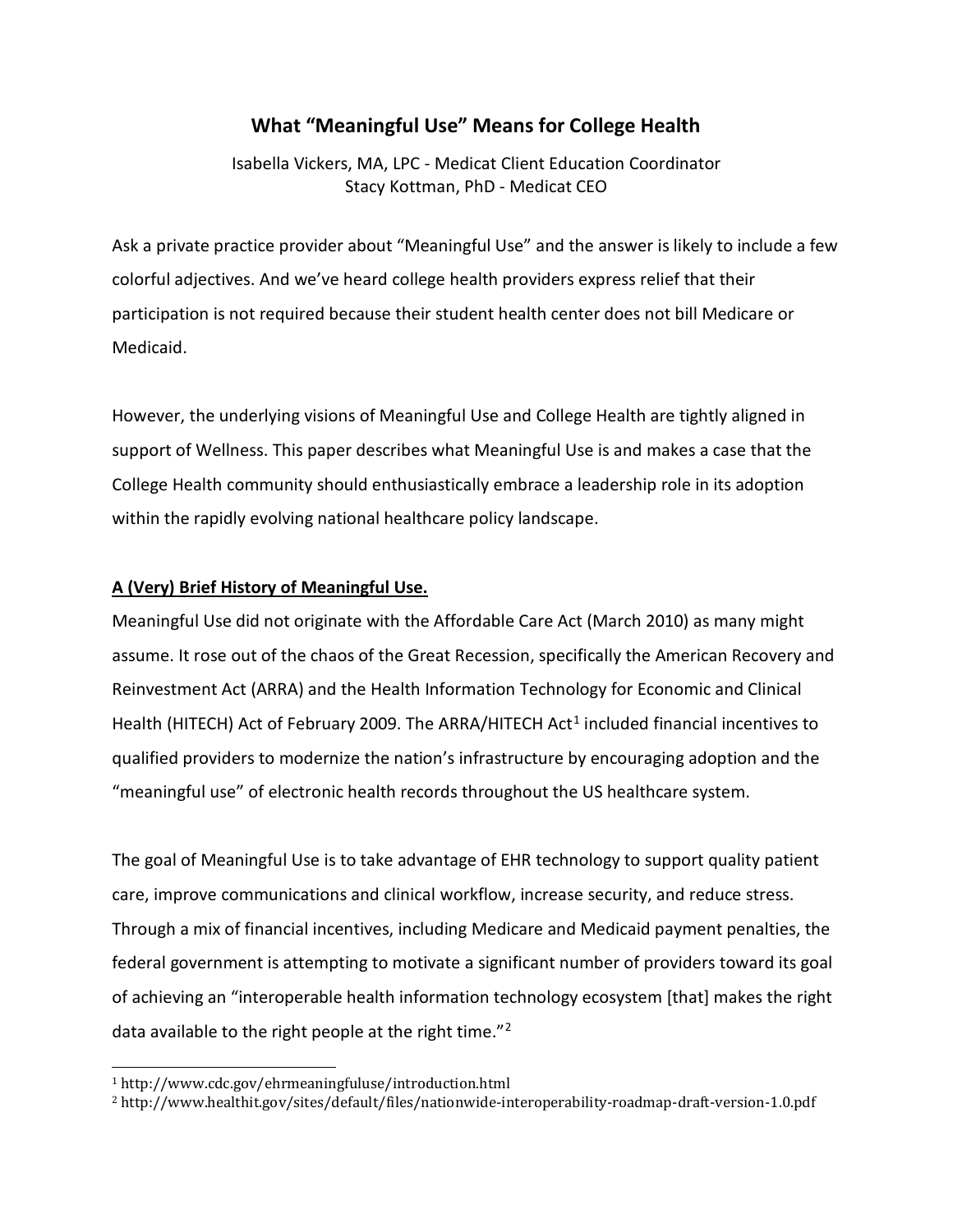According to the Centers for Disease Control and Prevention, "Meaningful Use is using certified EHR technology in a meaningful manner…that provides for the electronic exchange of health information to improve the quality of care."<sup>[3](#page-1-0)</sup> The concept of meaningful use rests on the "five pillars" of health outcomes policy priorities, namely:

- 1) Improve quality, safety, efficiency, and reduce health disparities;
- 2) Engage patients and families in their health;
- 3) Improve care coordination;
- 4) Improve population and public health; and
- 5) Ensure adequate privacy and security protection for personal health information."[4](#page-1-1)

# **Meaningful Use goals align with the mission of College Health.**

The following synthesis of common themes in College Health mission statements from across the country finds parallels to Meaningful Use objectives:

- 1) Deliver accessible, quality, healthcare and health information with fiscal responsibility and equitable use of resources.
- 2) Influence students' health attitudes and practices and educate future healthcare consumers to be informed and engaged participants in their own healthcare;
- 3) Provide communication between providers and between patients and providers;
- 4) Respect and affirm individual patient differences and cultural diversity; and
- 5) Serve as active leaders in the collegiate and community healthcare system.

This alignment of Meaningful Use goals and College Health missions reveals an opportunity for College Health to directly effect change and lead the way toward a successful national health information ecosystem. Even if individual providers are not convinced of its merit, here is the new reality: Meaningful Use is now setting the national standard for certified EHR technology development and its use.

<span id="page-1-1"></span><sup>4</sup> ibid.

<span id="page-1-0"></span> <sup>3</sup> http://www.cdc.gov/ehrmeaningfuluse/introduction.html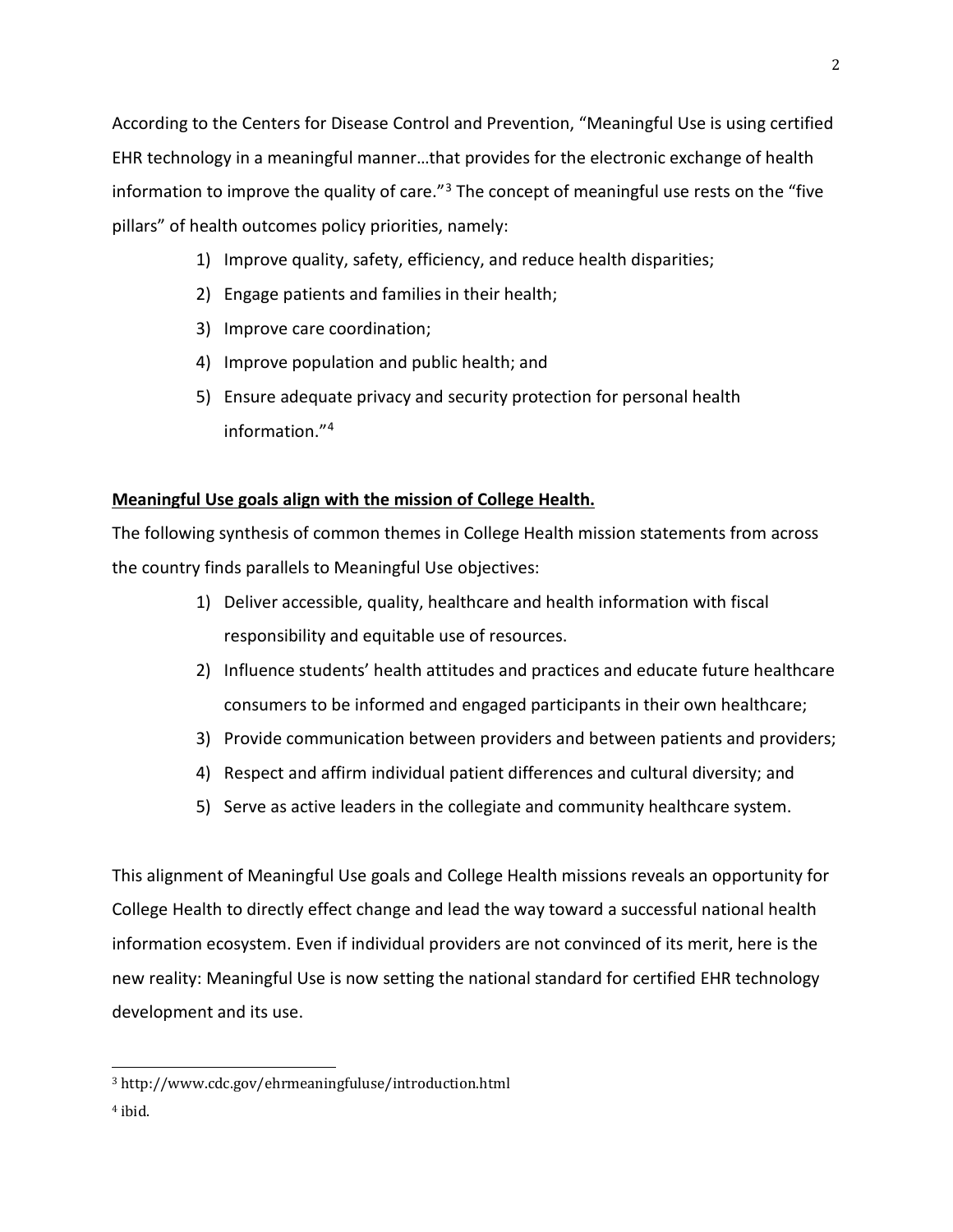#### <span id="page-2-1"></span>**Why is Meaningful Use negatively perceived in the private sector?**

First, private sector providers are correct to feel that the government is forcing their hand – ready or not. "In order to encourage widespread EHR adoption, promote innovation and to avoid imposing excessive burden on healthcare providers, Meaningful Use was showcased as a phased approach divided into three stages."[5](#page-2-0) In Stage 1, incentives were paid to subsidize providers who voluntarily purchased federally certified EHRs (if they served a minimum threshold of Medicare/Medicaid patients). However, for eligible providers failing to meet Meaningful Use Stage 2 standards during 2015, there will be negative adjustments (penalties) to their Medicare/Medicaid fees.<sup>6</sup>

Second, with the federal government "paying for" EHR systems in Stage 1, the past six years has seen a great rush of EHR adoption. Rather than educate clinics on the merits of their EHR with respect to workflow, patient safety and outcomes, vendors led their sales pitch with how their system was sure to qualify for the government reimbursement. And providers eagerly accepted the checks.

As a result, there were a lot of inadequately designed EHR systems sold with very poor and ineffective implementations. The federal government is now citing EHR adoption rates over 70%, but the reality is that the proportion of clinics who have truly effective EHR implementations is still relatively low. This has caused frustration, impeded progress, and resulted in early and persistent negative opinions about EHR by the same providers Meaningful Use was trying to motivate.

#### **Does Meaningful Use matter to College Health?**

Because student health and counseling centers rarely serve and bill Medicare and Medicaid patients, they were not eligible for the initial EHR purchase subsidy and have no need to fear penalties. Even so, we believe that Meaningful Use is vital to the future of College Health. "In June 2014, the Office of the National Coordinator for Health Information Technology (ONC) laid

<span id="page-2-0"></span> <sup>5</sup> ibid.

<sup>6</sup> http://www.cdc.gov/ehrmeaningfuluse/introduction.html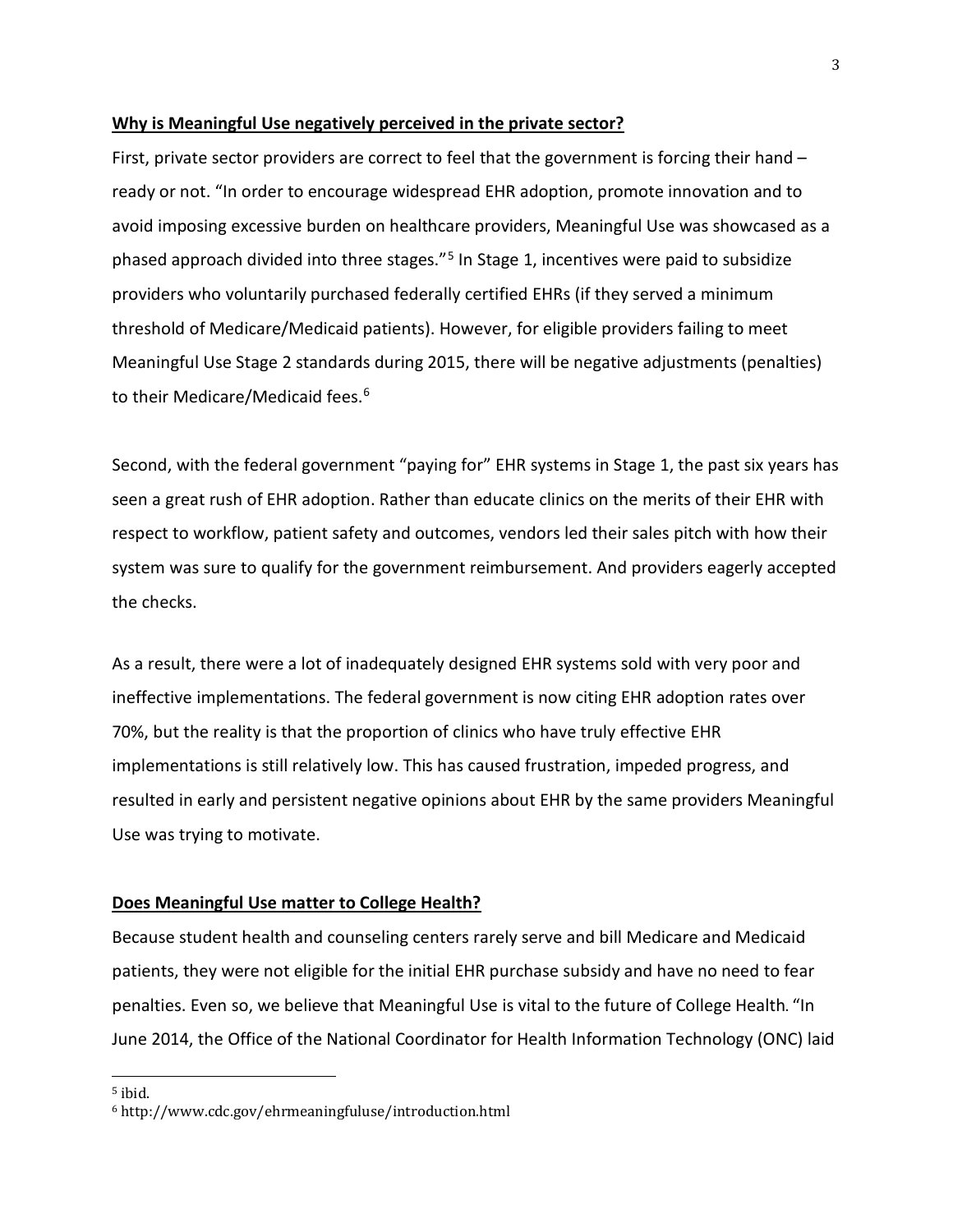<span id="page-3-3"></span>out a vision for a future health IT ecosystem where electronic health information is appropriately and readily available to empower consumers, support clinical decision-making, inform population and public health and value based payment, and advance science."[7](#page-3-0)

The recently released Interoperability Roadmap from the ONC (January 2015) provides a detailed plan to advance toward the goals of interoperability by promoting, facilitating, and enhancing safe and secure exchange and use of health information nationwide. The result: empowered providers and patients with improved patient care and population health.<sup>[8](#page-3-1)</sup>

Meaningful Use has been gradually phased in as promised. **Stage 1**, introduced 2011-2012, addressed the expansion of EHR adoption for data capture and sharing. [9](#page-3-2) **Stage 2** rolled out in 2014 to advance secure health information exchange, clinical processes and patient engagement.[10](#page-3-3) The final phase, **Stage 3** is set for 2017 with the goals of strengthening healthcare delivery, improving the health and well-being of individuals and communities, and advancing scientific knowledge and innovation.<sup>[11](#page-3-3)</sup>

#### **Short-term Relevance and Long-term Implications to College Health.**

According to the Nationwide Interoperability Roadmap, "the health IT community must expand its focus beyond institutional care delivery and health care providers, to a broad view of person-centered health."[12](#page-3-4) College Health's natural student-focused approach has been recognized and its potential is being acknowledged: "Most determinants of health status are social and are influenced by actions and encounters that occur outside traditional institutional health care delivery settings, such as in employment, retail, education and other settings."<sup>[13](#page-3-3)</sup>

<span id="page-3-2"></span><span id="page-3-1"></span><sup>8</sup> http://www.healthit.gov/sites/default/files/nationwide-interoperability-roadmap-draft-version-1.0.pdf <sup>9</sup> https://www.cms.gov/Regulations-and-Guidance/Legislation/EHRIncentivePrograms/downloads/EP-MU-

<sup>10</sup> https://www.cms.gov/Regulations-and-

<span id="page-3-0"></span> <sup>7</sup> http://www.healthit.gov/sites/default/files/ONC10yearInteroperabilityConceptPaper.pdf

TOC.pdf

Guidance/Legislation/EHRIncentivePrograms/Downloads/Stage2\_MeaningfulUseSpecSheet\_TableContents\_ EPs.pdf

 $11$  ibid.

<span id="page-3-4"></span><sup>12</sup> http://www.healthit.gov/sites/default/files/nationwide-interoperability-roadmap-draft-version-1.0.pdf  $13$  ibid.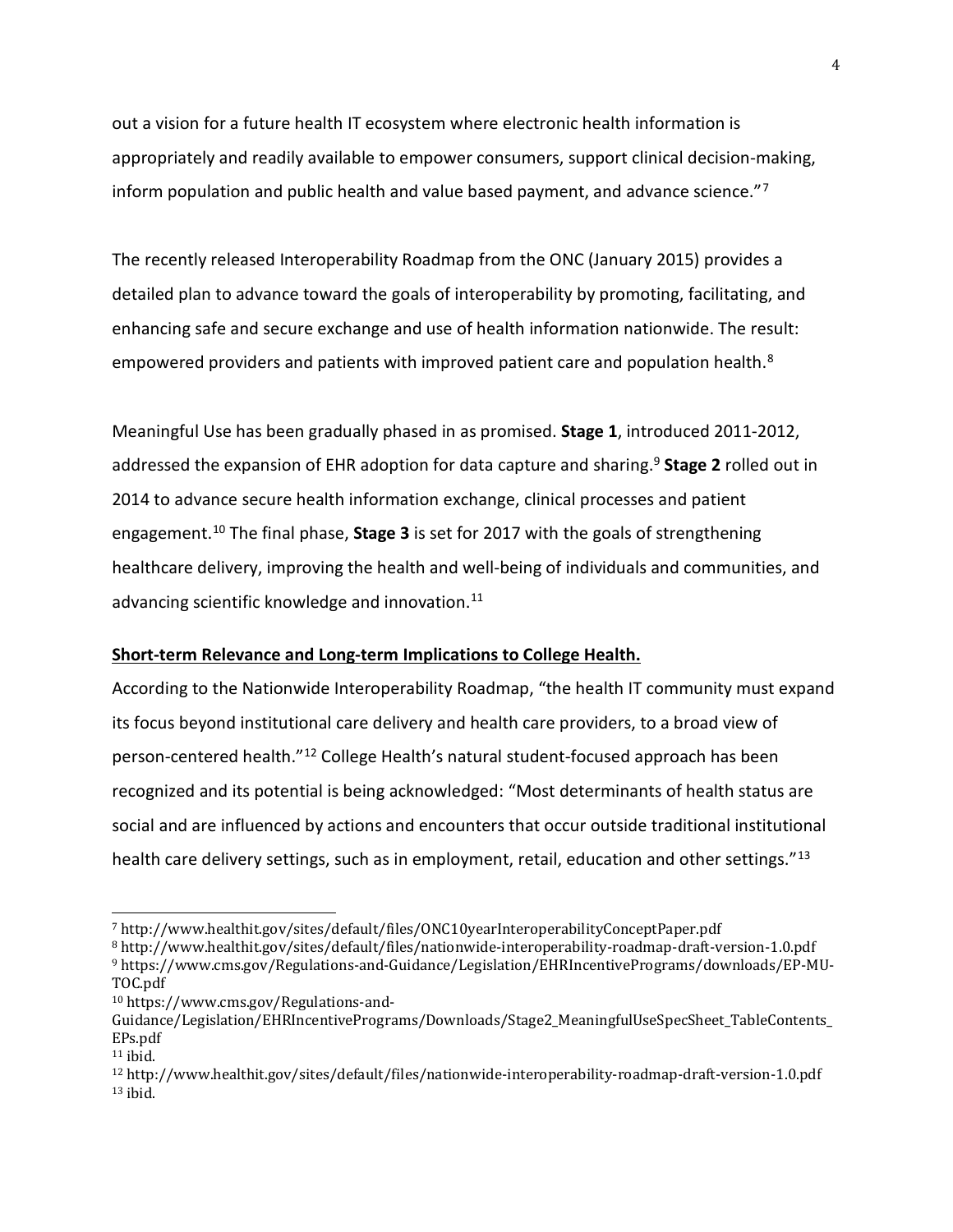This expansion "requires a high degree of information sharing between individuals, providers and organizations and therefore a high degree of interoperability between many different types of health IT, such that systems can exchange and use electronic health information without special effort on the part of the user."<sup>[14](#page-4-0)</sup>

Within the context of the Interoperability Roadmap, Meaningful Use is about much more than incentives and penalties for Medicare and Medicaid providers. Meaningful Use is about the empowerment of Providers, Patients, and Community, and all three types of empowerment are essential in meeting College Health goals of improving wellness in patient-centered environments.

# **How does Meaningful Use empower College Health Providers?[15](#page-4-1)**

Interoperability and meaningful use of EHR improves communication and overcomes *islands of information*:

- Through secure and DIRECT messaging, patient health information can be exchanged between providers to improve care coordination.
- With data portability, providers can capture, import, and export Continuity of Care Documents (CCD) and Clinical Quality Measures (CQM).
- Prescriptions of controlled and uncontrolled substances are made electronically with allergies and current medication interactions automatically noted.
- Patient problem lists are linked to preventative alerts.
- Providers have secure access to imaging and lab results.
- Comprehensive and consistent reporting supports outcomes-based treatments.

Together, these advanced capabilities transform EHR into a highly effective and efficient system that empowers providers to meet College Health missions. By actively embracing Meaningful Use, College Health can play a prominent role in the advancement of the national healthcare

<span id="page-4-0"></span> $14$  ibid.

<span id="page-4-1"></span><sup>15</sup> http://www.healthit.gov/sites/default/files/2014editionehrcertificationcriteria\_mustage2.pdf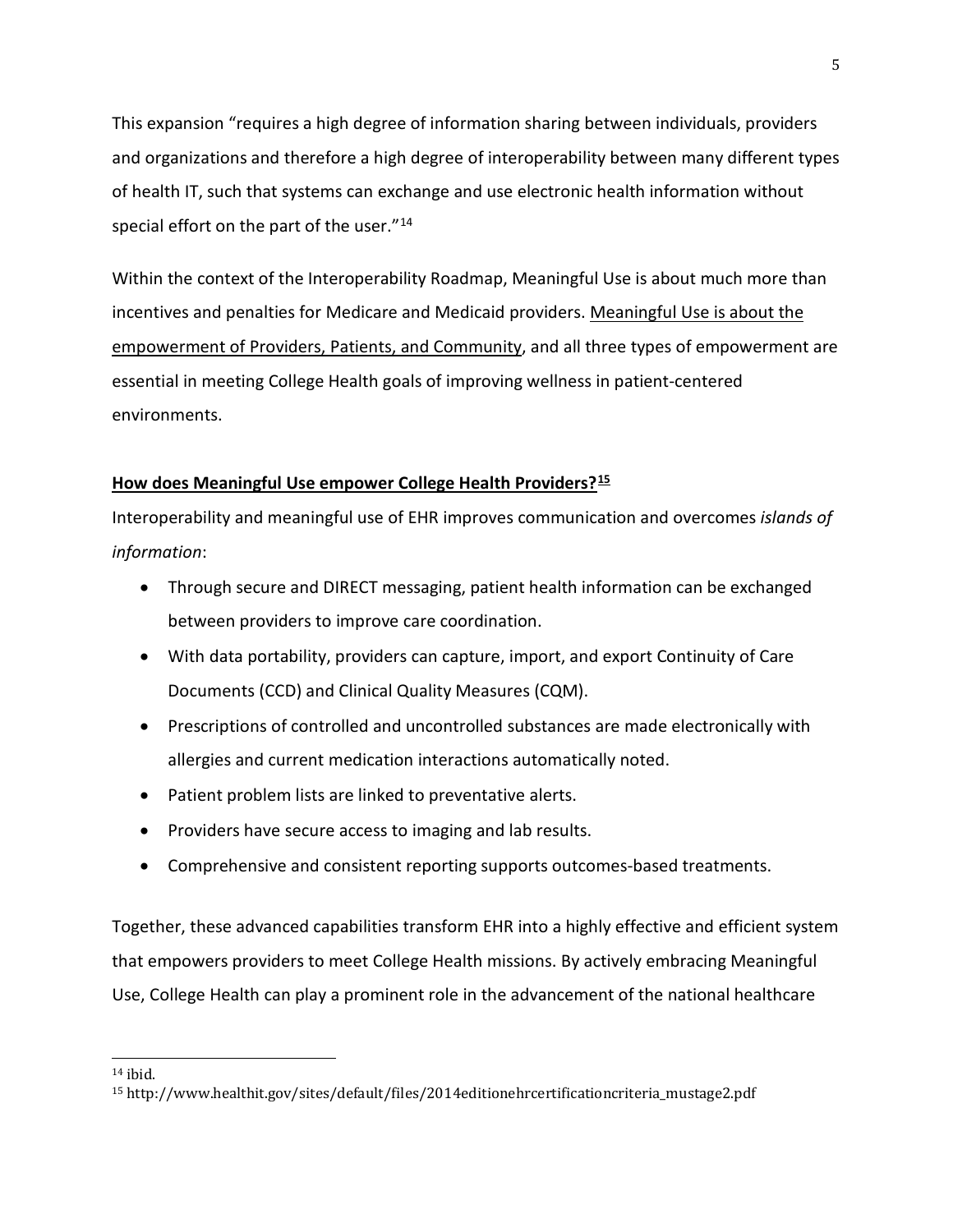delivery system and set the pace for informing protocols and improving outcomes while efficiently using resources.

### **How does Meaningful Use empower Students?[16](#page-5-0)**

Students arrive on campus knowing that technology is part of life. For them, it is not a wave of the future; it is today, it is everywhere, and it provides access to everything. Unfortunately, that is typically not the case with their medical information. Student health centers embracing Meaningful Use empower their students with secure health information technology:

- Students coming from pediatric offices compliant with Meaningful Use can bring their electronic charts *with* them.
- As patients, students, with their providers, will have access to patient-specific education resources pertinent to problems, medications, and labs. Together, they can access and review demographics and patient family health history to inform immediate care.
- Within a Patient Portal, patients can communicate securely and conveniently with their providers, and view, download, and transmit personal health information to third parties via encrypted DIRECT messaging.
- Graduating students can easily take their medical information to the next stage of their lives.

Embracing Meaningful Use furthers the College Health professional's role as Educator, demonstrating to students as new healthcare consumers the importance of engagement in their own healthcare and how to securely access and manage personal health information.

## **How does Meaningful Use empower the College Health Community?[17](#page-5-1)**

Use of data aggregation reveals the power of structured and accessible data and empowers not just patient health management, but population wellness. This ultimately strengthens healthcare delivery and improves the health and well-being of the community while advancing

<span id="page-5-0"></span> <sup>16</sup> http://www.healthit.gov/sites/default/files/2014editionehrcertificationcriteria\_mustage2.pdf

<span id="page-5-1"></span> $17$  ibid.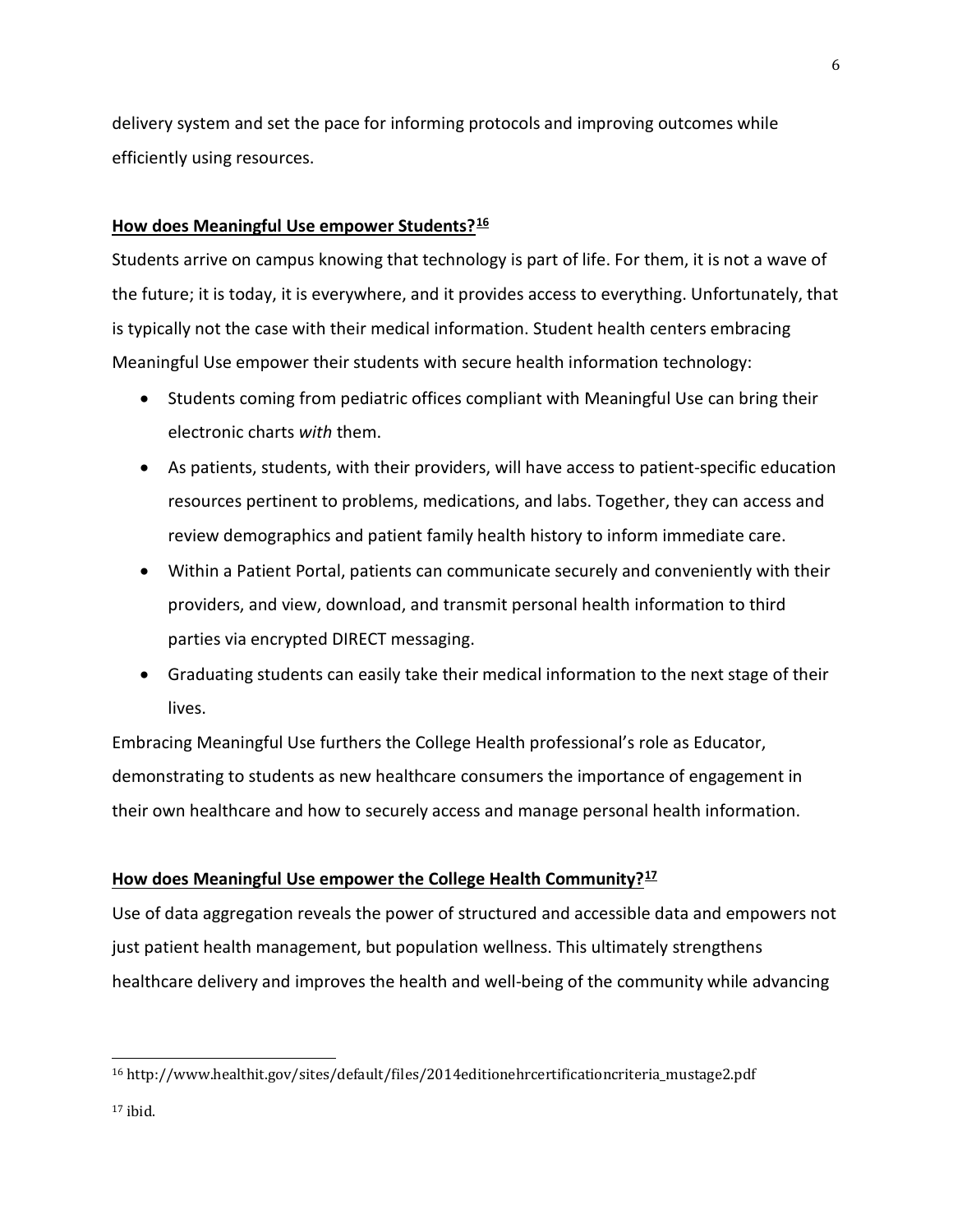scientific knowledge and innovation. In contrast to the private sector, College Health is a naturally collaborative and non-competitive environment - ideal for the adoption of this vision.

### **Conclusion**

Embracing Meaningful Use is not an option. It is where healthcare is, and should be, headed in the interest of patient care, safety and outcomes. Because the goals of Meaningful Use align so closely with the missions of College Health, this industry could be a national role model in embracing the value of Meaningful Use technology, not from fear of financial penalties, but for the right reasons – Student Wellness!

### **Medicat's role in supporting Meaningful Use**

Medicat empowers providers, patients, and the college health community by offering an EHR certified to the most current federal standard available (ONC HIT 2014 Edition Complete EHR certification, also known as "Meaningful Use Stage 2" certification). Medicat is committed to providing the best product, superb implementation, and unsurpassed support while maintaining its leadership in technology innovation, product development, and industry best practices.

#### **Additional Resources**

*2014 Edition EHR Certification Criteria Grid Mapped to Meaningful Use Stage 2*  http://www.healthit.gov/sites/default/files/2014editionehrcertificationcriteria\_mustage2.pdf

*Centers for Disease Control and Prevention, Meaningful Use Introduction*  http://www.cdc.gov/ehrmeaningfuluse/introduction.html

*eHealth Programs Interactive Timeline* - http://cms.gov/apps/interactive-timeline/

*Meaningful Use Core and Menu Set Objectives Stage 1 -* https://www.cms.gov/Regulations-and-Guidance/Legislation/EHRIncentivePrograms/downloads/EP-MU-TOC.pdf

*Meaningful Use Core and Menu Set Objectives Stage 2 -* https://www.cms.gov/Regulations-and-Guidance/Legislation/EHRIncentivePrograms/Downloads/Stage2\_MeaningfulUseSpecSheet\_Ta bleContents\_EPs.pdf